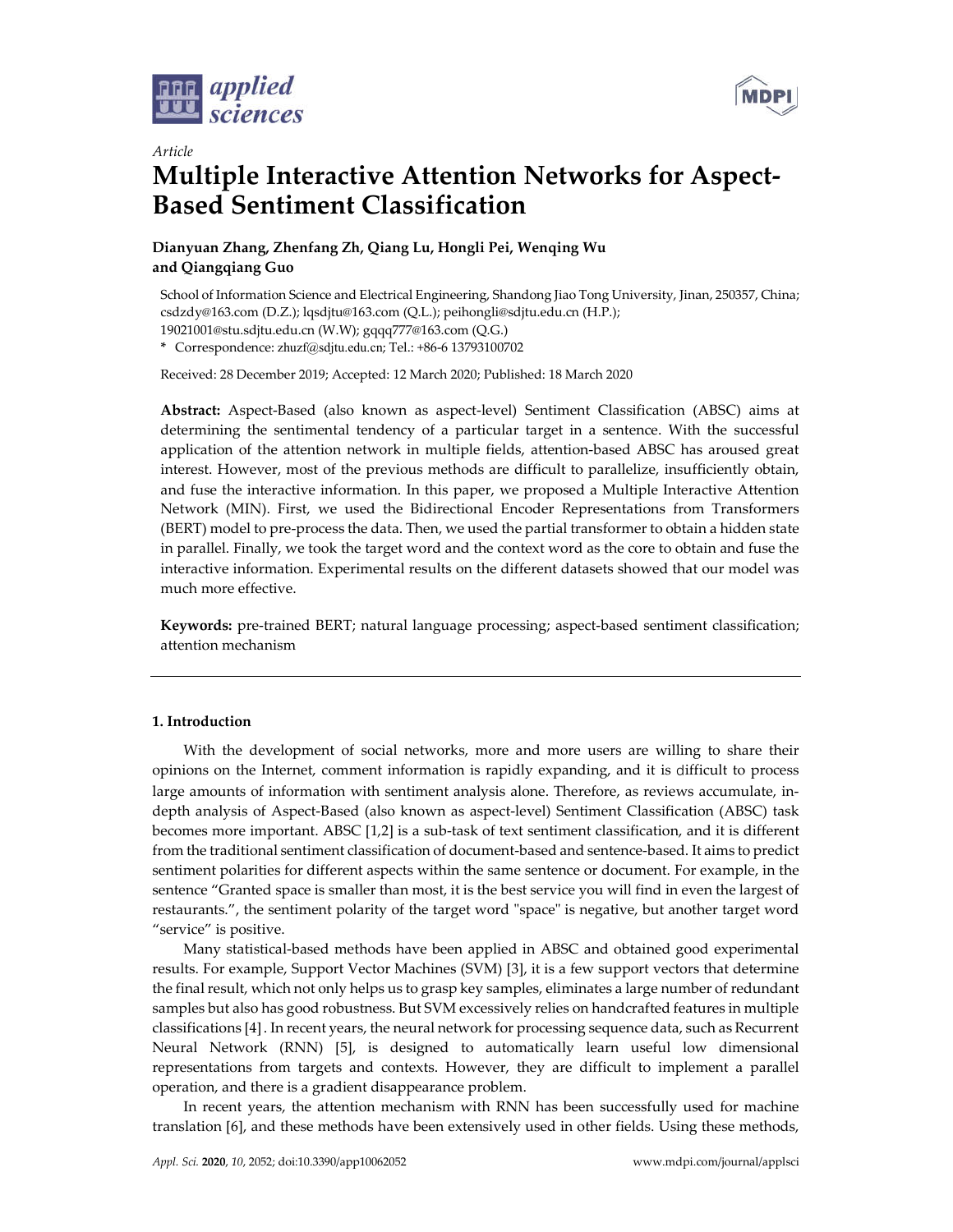we can make the sentiment analysis model, selectively balancing the weight of context words and target words [7]. However, these models simply average the aspect or context vector to guide learning the attention weight on the context or aspect words. Therefore, these models are still in the preliminary stage in dealing with fine-grained sentiment analysis.

In conclusion, there are two problems with previous approaches. The first problem is that previous approaches are difficult to obtain the hidden state interactively in parallel. Another problem is to insufficiently obtain and fuse contextual information and aspect information.

This paper proposed a model named Multiple Interactive Attention Network (MIN) to address these problems. To address the first problem, we took advantage of Multi-Head Attention (MHA) to obtain useful interactive information. To address another problem, we adopted target-context pair and Context-Target-Interaction (CTI) in our model.

The main contributions of this paper are presented as follows:

- 1. We took advantage of MHA and Location-Point-Wise Feed-Forward Networks (LPFFN) to obtain the hidden state interactively in parallel. Besides, we applied pre-trained Bidirectional Encoder Representations from Transformers (BERT) [8] in our model.
- 2. We used the CTI and target-context pair to help us obtain and fuse useful information. We also verified the effectiveness of these two methods.
- 3. We experimented on different public authoritative datasets: restaurant reviews and laptop reviews of the SemEval-2014 Task 4 dataset, the ACL(Annual Meeting of the Association for Computational Linguistics) 14 Twitter dataset, SemEval-2015 Task 12 dataset, SemEval-2016 Task 5 dataset. The experimental results showed our model outperformed state-of-the-art methods.

The rest of the paper is organized as follows. Section 2 discusses related work. Section 3 gives a detailed description of our model. Afterward, our model is compared with other recent methods of the ABSC task in Section 4. Section 5 summarizes the conclusions and envisions the future direction.

## **2. Related Works**

In this section, we have introduced the main research methods of ABSC, including traditional machine learning methods and neural networks methods.

Traditional machine learning methods [9] focus on text representation and feature extraction. It can extract a series of features, such as sentiment lexicon features and bag-of-words features, to train the sentiment classifier. The most commonly used classification methods include K-Nearest Neighbor (KNN) [10], naive Bayesian model [11], SVM. However, these methods rely heavily on the characteristics of manual extraction and require a lot of manpower and may be unable to achieve satisfactory results when the dataset changes. Therefore, the generality of these methods is poor, and they are difficult to be applied to other datasets. The semi-supervised model solves these problems to a large extent. It is successfully used to detect the Internet of Things (IoT) distributed attack [12] and plays a significant role in maintaining social network security [13].

Recent work is being combined with neural networks because of the ability to capture the original features, which can be mapped to continuous and low-dimensional vectors without the need for feature engineering. Because of these advantages, much more structured neural networks have been derived, such as Convolutional Neural Networks (CNN), Recurrent Neural Network (RNN), and Generative Adversarial Networks (GAN), which are used to solve problems in NLP(Natural Language Processing). These methods based on neural networks have attracted much attention, especially Long Short-Term Memory (LSTM). In order to effectively model the semantic relevance of the target words and the context in the sentence, Tang et al. [14] proposed Target-Dependent Long Short-Term Memory (TD-LSTM). TD-LSTM uses two LSTMs to model around the target from the left and right to take the context as the feature representation of sentiment classification. Then, Tang et al. proposed Target-Connection Long Short-Term Memory (TC-LSTM) based on TD-LSTM to enhance the interaction between target words and context.

Attention mechanism [15], which obtains good results in machine translation tasks, guides the model to get a small amount of important information from a large amount and focuses on it. Wang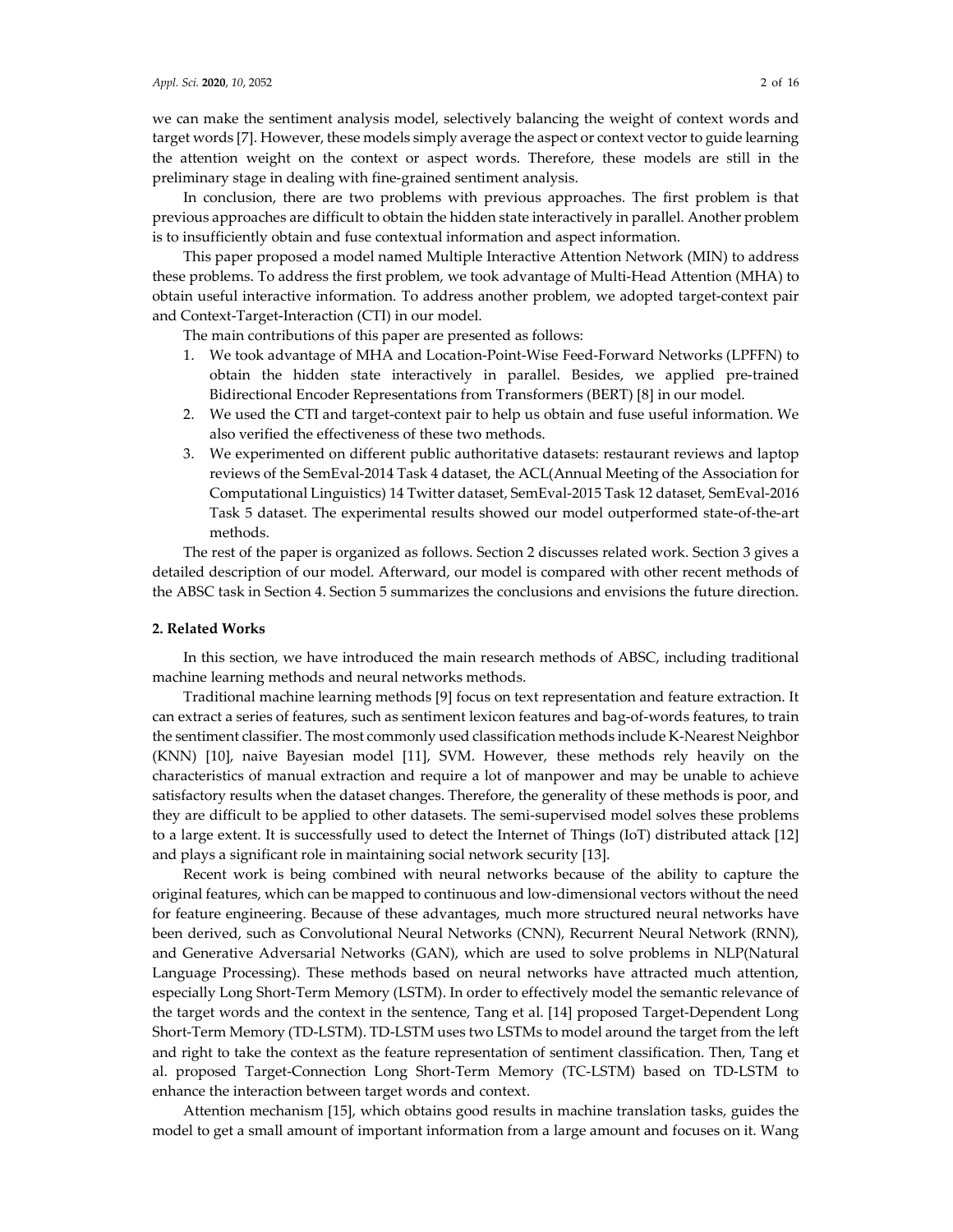et al. [16] proposed a method called ATAE-LSTM(Attention-based Long Short-Term Memory with Aspect Embedding), which combines attention-based LSTM with aspect embedding; in this method, it combines the attention mechanism with LSTM to model sentences semantically; by doing this, it could be addressing the problem of aspect-based sentiment analysis. Tang et al. [17] proposed a model using a deep memory network and attention mechanism on the ABSC, and this model is composed of a multi-layered computational layer of shared parameters; each layer of the model incorporates positional attention mechanism, and this method could learn a weight for each context word and use this information to calculate the text representation. Ma et al. [18] proposed Interactive Attention Networks (IAN), which interactively learn attention in the context words and target words. They used the attention mechanism to link the target word to the context word for multi-level semantic classification. Gu et al. [19] proposed a Position-Aware Bidirectional Attention Network (PBAN), which not only concentrates on the position information of aspect terms but also mutually models the relation between aspect terms and sentence by employing bidirectional attention mechanism. Tang et al. [20] addressed the problems of strong mode over-learning and weak mode under-learning in the neural network learning process and proposed a progressive selfsupervised attention mechanism algorithm. They properly constrained the attention mechanism.

Our MIN model used a different method, which made use of multiple attention networks to obtain contextual interactive information; meanwhile, we used the Bidirectional Gated Recurrent Unit (BI-GRU) [21] to obtain the target information. Target and context information was obtained from the target-context pair. Then, we used CTI to dynamically combine the target-context information with the context word. Finally, we used Convolutional Neural Networks (CNN) [22,23] to extract features for classification.

## **3. Model Description**

#### *3.1. Task definition*

Given a context sequence  $x^c = \{x_1^c, x_2^c, ..., x_n^c\}$  and the target sequence  $x^t = \{x_1^t, x_2^t, ..., x_m^t\}$ ,  $x<sup>t</sup>$  is a sub-sequence of  $x<sup>c</sup>$ . The goal of the task is to use the information in  $x<sup>c</sup>$  to predict the sentiment polarity of  $x^i$  (e.g., positive, neutral, negative).

In Figure 1, we have given the structure of our model. It consists of the input embedding layer, attention encoding layer, target-context-interaction layer, Context-Target-Interaction layer, select convolution layer.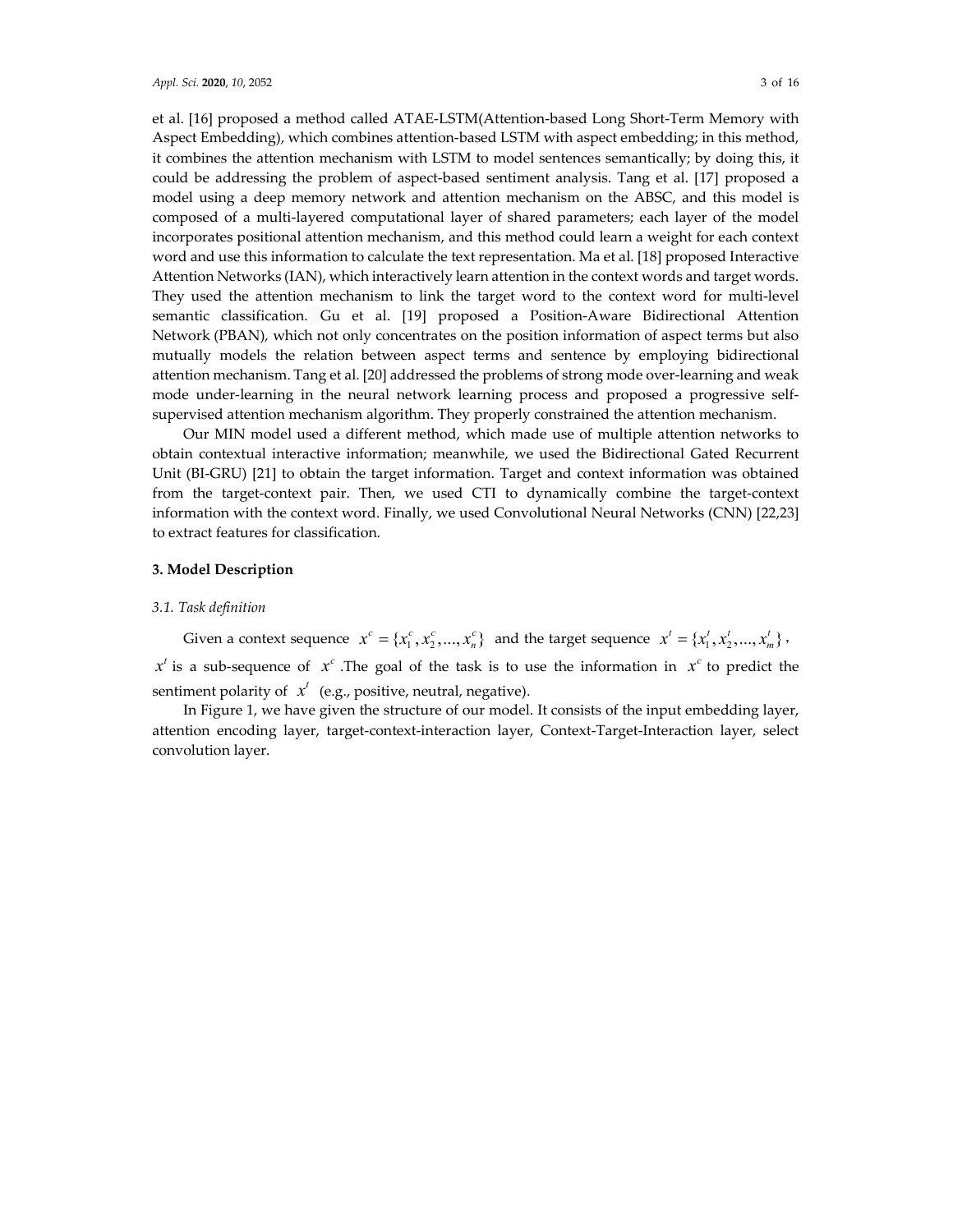

**Figure 1.** The overall architecture of the Multiple Interactive Attention Network (MIN) design.

## *3.2. Input Embedding Layer*

The embedding layer converts words in a sentence into vectors and maps them to a highdimensional vector space; we use pre-trained BERT word vectors to obtain pre-trained fixed word embedding for each word.

The BERT model uses two new unsupervised predictive tasks for pre-training—, Masked Language Model and next sentence prediction—and they obtain the representation of word level and sentence level, respectively. The structure of the BERT model is shown in Figure 2.



**Figure 2.** The structure of Bidirectional Encoder Representations from Transformers (BERT) Model.

## 3.2.1. Masked Language Model

In order to train the deep bidirectional transformer representation, a simple method is adopted. we mask some of the input words randomly, and then predicting those concealed words, this method is called the "Masked Language Model" (MLM). In the process of training, 15% of the tokens in each sequence are randomly masked, and not every word is predicted like Continuous Bag of Words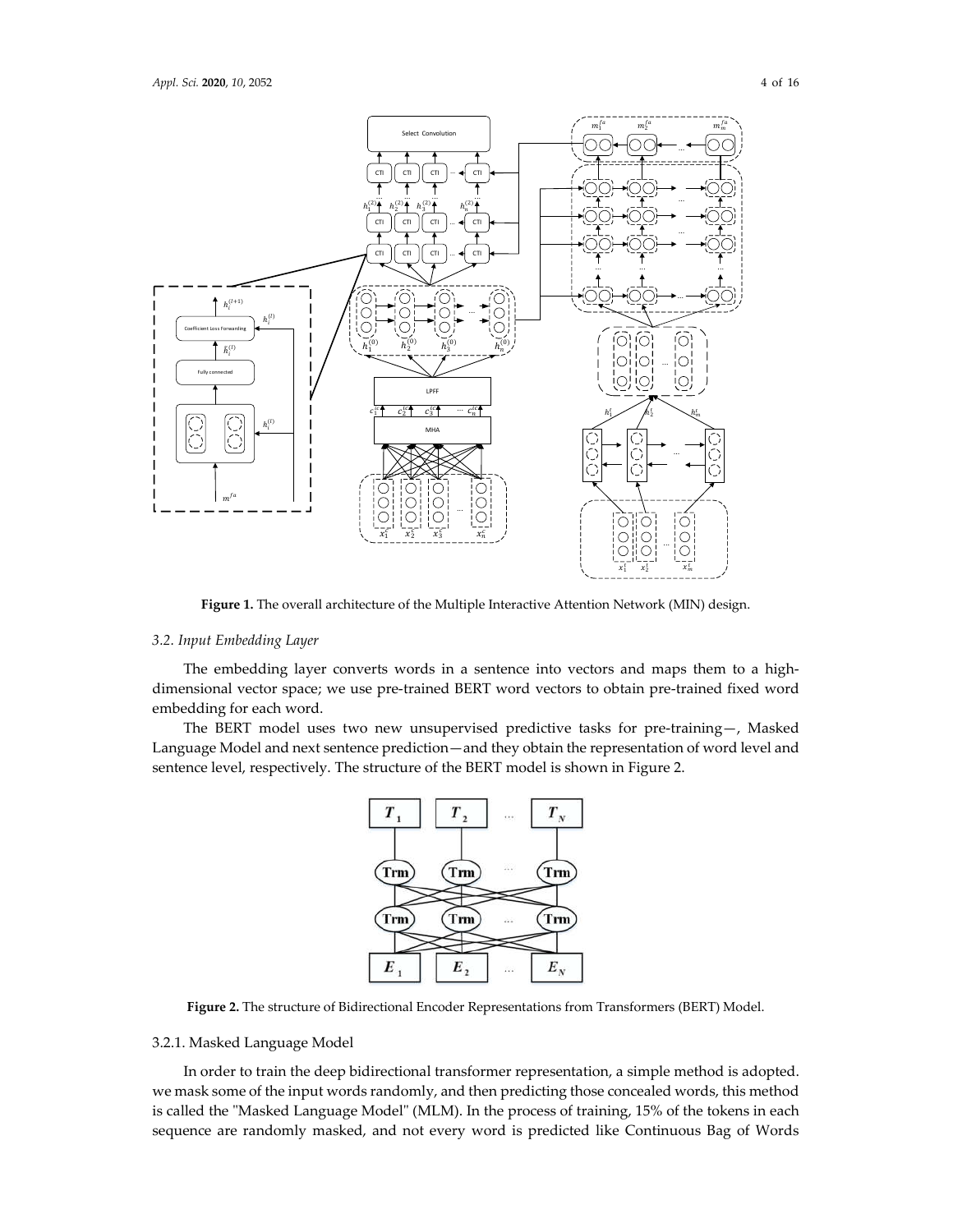Model (CBOW) in word2vec. MLM randomly masks words from the input; the goal of MLM is to predict the original words of the masked words based on the context. Unlike the left-to-right pretraining language model, MLM merges context on the left and right side, which allows pre-training of the deep bidirectional transformer. The transformer encoder does not know which words will be predicted, or which words have been replaced by random words, so it must maintain a distributed context representation for each input word. Besides, since random replacement occurs only 1.5% in all words, it does not affect the model's understanding of the language.

#### 3.2.2. Next Sentence Prediction

Many sentence-based tasks, such as Automatic Question and Answer (QA) [24] and Natural Language Inference (NLI) [25], need to understand the relationship between two sentences. Therefore, in the above Masked Language Model task, after the first step, 1.5% of the words are covered. In this task, there is a need to randomly divide the data into two parts of equal size. Two statement pairs in the first part of the data are context-constrained, and the two statement pairs in the other part of the data are not continuous in context. Then, let the transformer model identify if these statements are continuous. Its purpose is to deepen the understanding of the relationship between two sentences. This allows the pre-trained model to adapt to more tasks better.

#### *3.3. Attention Encoding Layer*

The attention encoding layer interactively obtains the hidden state in parallel from the input embedding layer between each context word and other context words. It contains two parts, the Multi-Head Attention (MHA) and the Location Point-Wise Feed-Forward Networks.

## 3.3.1. Multi-Head Attention

We use multiple independent attention mechanisms for introspective context word modeling. Its essence is a collection of multiple attentional attention mechanisms. The purpose is to learn the word dependence within the sentence and capture the internal structure of the sentence. Given a context embedding  $x^c$ , we can obtain the introspective context representation  $c^{ic} = \{c_1^{ic}, c_2^{ic}, ..., c_n^{ic}\}$ as follows:

$$
c^{ic} = \text{MHA}(x^c, x^c) \tag{1}
$$

$$
MHA(x^{c}, x^{c}) = [O_{1}^{c}, O_{2}^{c}, \dots; O_{n_{head}}^{c}]W_{O}
$$
 (2)

$$
O^{C} = \text{Attention}(x^{c}, x^{c})
$$
\n(3)

where [; ] is the vector concatenation,  $W_O$  is a linear variable weight matrix,  $O_h^c$  is the output of the  $h-th$  head attention, and  $h \in [1, n_{head}]$ .

Attention
$$
(x^c, x^c)
$$
 = softmax $(\frac{f(x^c, x^c)}{\sqrt{d_k}})x^c$  (4)

$$
f(x_i^c; x_j^c) = \tanh([x_i^c; x_j^c]^* W_s)
$$
\n<sup>(5)</sup>

where  $W_s$  is a weight matrix,  $\sqrt{d_k}$  acts as a regulator so that the inner product is not too large, the goal of  $f$  is to evaluate the semantic relevance of  $x_i^c$  and  $x_j^c$ .

In this part, we use the Multi-Head Attention mechanism to evaluate the semantic relevance between each context word and other context words, then the output obtained at the Multi-Head Attention part is used as the input to the next part.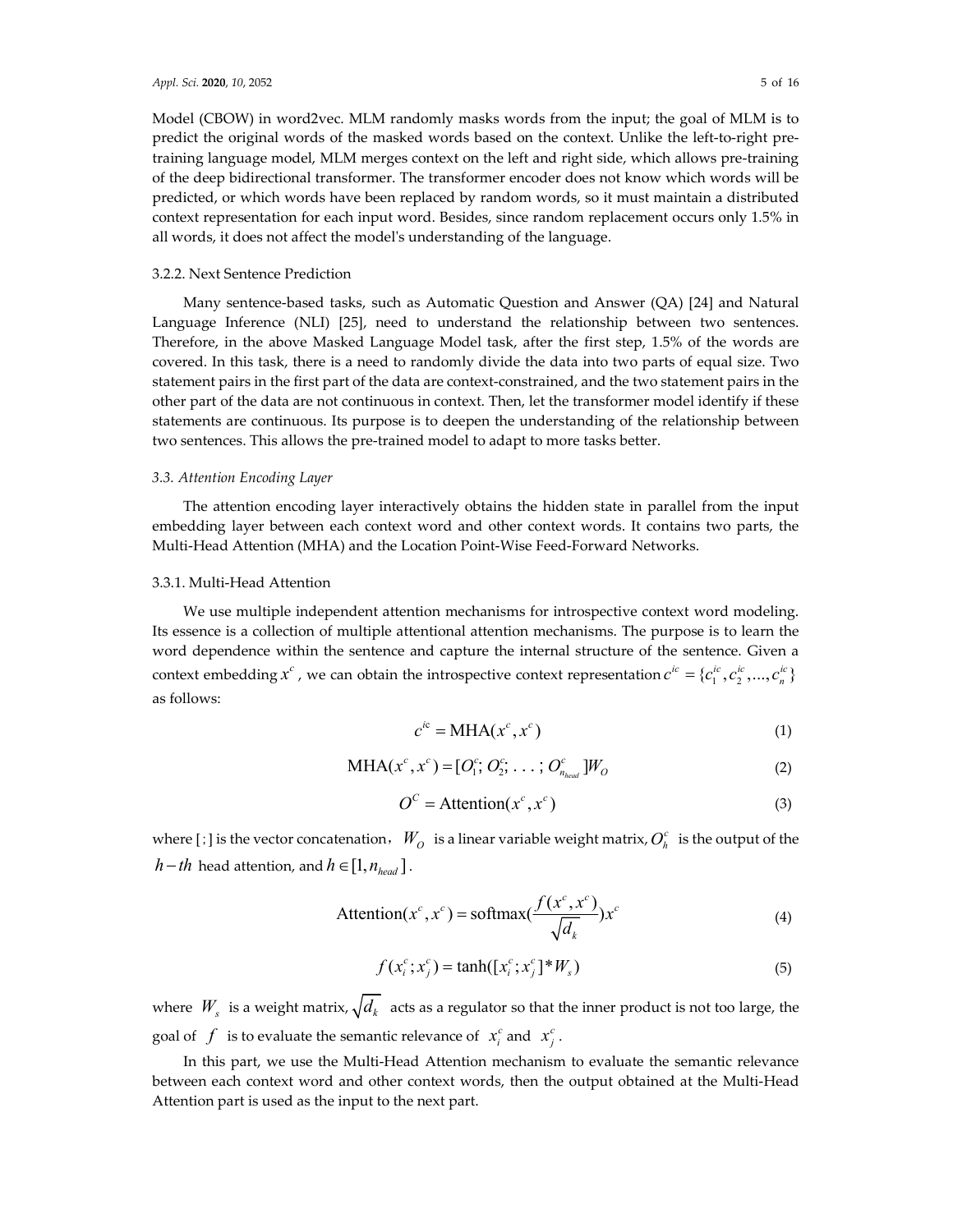#### 3.3.2. Location Point-Wise Feed-Forward Networks

Point-Wise Feed-Forward Networks use two linear transformations to transform the information obtained by MHA as follows:

$$
PFFN(c^{ic}) = \sigma(W_0c^{ic} + b_0)W_1 + b_1
$$
 (6)

$$
c^{ic-FNN} = \text{PFFN}(c^{ic})\tag{7}
$$

where  $W_0$  and  $W_1$  are the learnable weight.  $b_0$ ,  $b_1$  are the biases,  $\sigma$  is the ELU(Exponential Linear Unit) activation. PFNN (Point-Wise Feed-Forward Networks) will obtain a sequence  $c^{ic-FNN} = \{ c_1^{ic-FNN}, c_2^{ic-FNN}, ..., c_n^{ic-FNN} \}$  .

Then, we consider the effects of the location message. Context words in different positions may have different effects on the hidden states. For example, in "the price is reasonable although the service is poor!", the word "poor" should be used to describe the "service" rather than "price". But we use MHA to obtain the hidden state, and the location information is not fully utilized. So, we combine location information into the output of MHA. Location weight is defined as follow:

$$
\begin{cases} w^{i} = 1 - \frac{l+1}{M+N} & l > 0 \\ w^{i} = 0 & l \le 0 \end{cases}
$$
 (8)

where  $l$  is the distance from context word to the target word,  $N$  is the number of the target word, *M* is the number of context word. In this part, we let  $N = M = n$  to obtain the interactive information between each context word and other context words, while  $x_i^c = x_j^c$ ,  $W^i = 0$ ; this is to avoid the impact of the word itself.

Then, we can obtain the final outputs of context words  $H^{(0)} = \{h_0^{(0)}, h_1^{(0)}, ..., h_n^{(0)}\}$  ;,  $h_i^{(0)}$  is defined as follow:

$$
h_i^{(0)} = c_i^{ic\text{-}\text{FNN}} \cdot W^i \tag{9}
$$

#### *3.4. Target-Context Interaction Layer*

We use the attention encoding layer to compute the hidden states of the input embedding. In order to better obtain the target-centered interactive information, we employ Bi-GRU to obtain the target word representation first, and then we selectively obtain the interactive information between the target word and the context word by the target-context pair.

#### 3.4.1. Gated Recurrent Neural Networks (GRU)

Gated Recurrent Neural Networks (GRU) is a variant of RNN, and it addresses the problem of gradient disappearance to a certain extent by delicate gate control, like Long Short-Term Memory (LSTM). Although the difference in performance between LSTM and GRU is small, GRU is more lightweight, which is shown in Figure 3.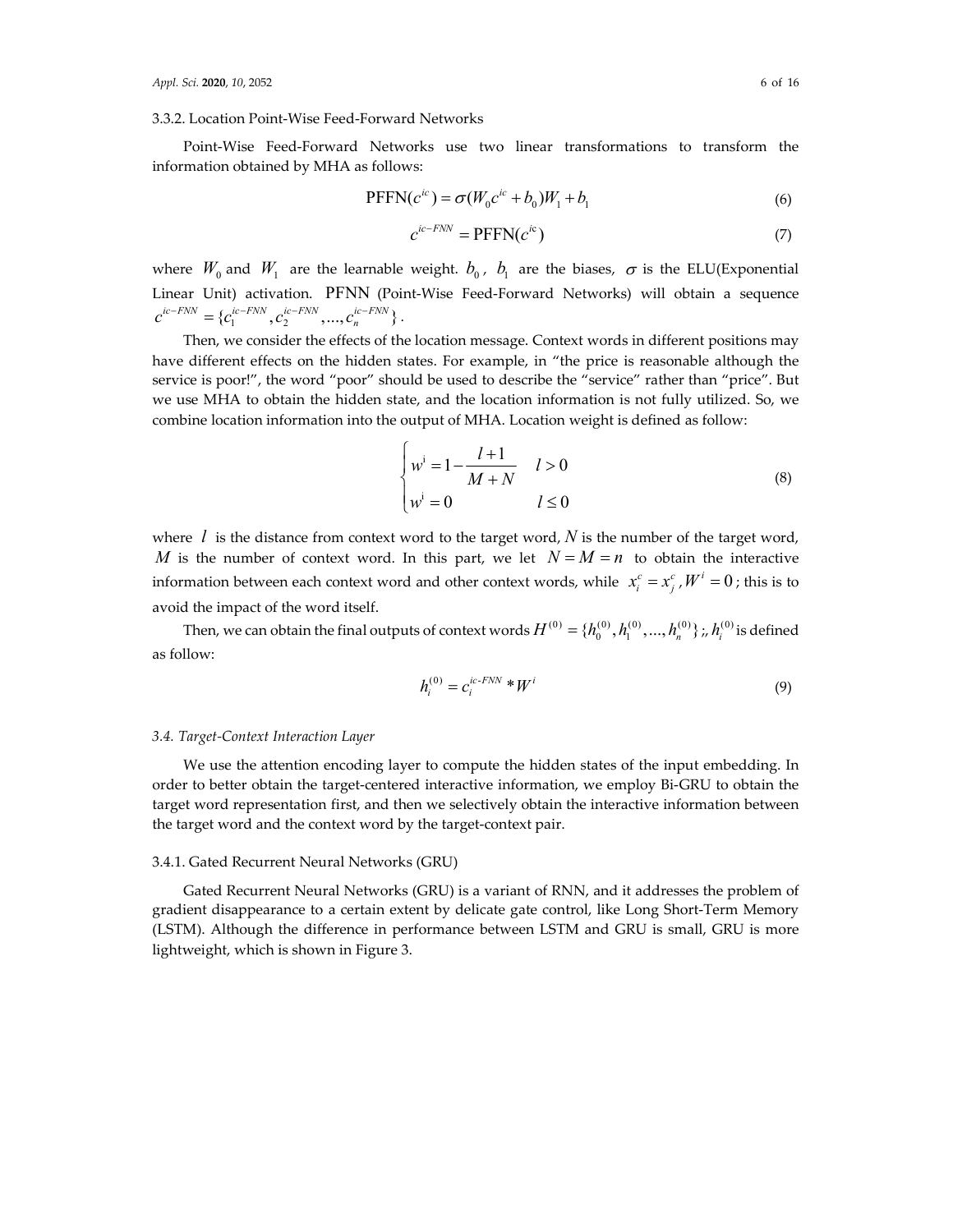

**Figure 3.** The structure of the Gated Recurrent Neural Networks (GRU) Model.

As Figure 3 shows, there is a current input  $x<sup>t</sup>$ , and the hidden state  $h<sup>t-1</sup>$  is passed by the previous node; this hidden state  $h^{t-1}$  contains information about the previous node. Combined with  $x^i$  and  $h^{i-1}$ , GRU will obtain the output  $h^i$ , which is a hidden state passed to the next node. The process can be formalized as follows:

$$
r^t = \sigma(W^r[h^{t-1}; x^t]) \tag{10}
$$

$$
Z^t = \sigma(W^Z[h^{t-1}; x^t])
$$
\n<sup>(11)</sup>

$$
\widetilde{h}^t = \tanh(W^{\tilde{h}}[r^{t} * h^{t-1}; x^t])
$$
\n(12)

$$
h' = Z' * \widetilde{h'} + (1 - Z') * h'^{-1}
$$
\n(13)

where  $r^t$  is the gated control of reset,  $Z^t$  is the gated control of update. The  $\tilde{h}^t$  here mainly contains the data currently input  $x^t$  and adds  $\widetilde{h}^t$  to the current hidden state in a targeted manner; this process is similar to the selected memory phase of LSTM.  $W^r, W^{\bar{Z}}, W^{\tilde{h}}$  are the learnable weight matrixes.  $\sigma$  is the activation function. Then, we employed Bi-GRU to obtain the target word representations:

$$
h_j' = [\overrightarrow{GRU(x_j')}; \overrightarrow{GRU(x_j')}]
$$
\n(14)

## 3.4.2. Target-Context-Interaction

We employ the target-context pair to obtain interactive information, and it interacts with each target and all other context words to obtain the hidden information.

$$
U_{ij} = W_u([h_i^{(0)} * h_j'])
$$
\n(15)

$$
a_{ij}^{fa} = \frac{\exp(U_{ij})}{\sum_{k=1}^{n} \exp(U_{kj})}
$$
\n(16)

where  $W_u$  is the weight matrix,  $U_{ij}$  is the target-context pair between  $i-th$  context word and *j* – *th* target word ,  $a_{ij}^{fa}$  is the attention weights on  $j-th$  target word to  $i-th$  context word. For these reasons, we can obtain the output vector  $m^{fa} = \{m_0^{fa}, m_1^{fa}, ..., m_m^{fa}\}\$  as follow: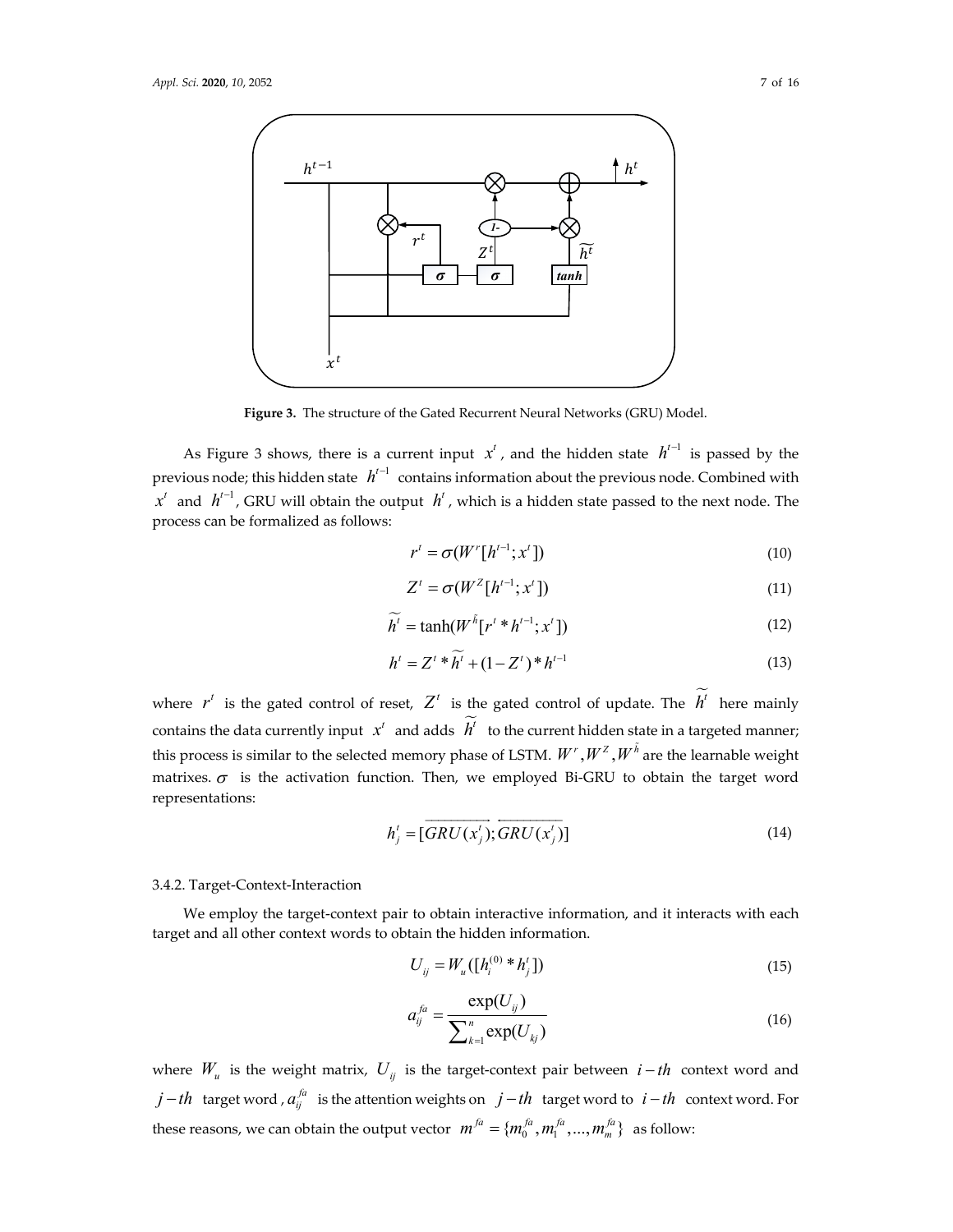$$
m_j^{fa} = \left(\sum_{i=1}^n h_i^{(0)} * a_{ij}^{fa}\right) * h_j^t \tag{17}
$$

In this section, we use the target-context pair to obtain the contextual interactive information with the target word as the core. But this method still has shortcomings, for example, in a long sentence, there will be many context words that will affect the target word, and when these context words are too many, the weight of some context words will be small or even ignored. So, we use the Context-Target-Interaction layer to address this problem.

#### *3.5. Context-Target-Interaction Layer*

Because we determine the number of CTI based on the number of context words, the context word is at the core of obtaining interactive information. After that, we input the target-context pair information obtained into each CTI. Then, in order to address the problem of insufficient fusion of context information and interactive information, we propose a coefficient loss forwarding mechanism.

## 3.5.1. Context-Target Interaction

In Context-Target- Interaction layer, we use the target word as the core and generated a targetcontext pair sequence  $m<sup>f</sup>$  of length  $m$ . In this layer, we combine target-context pairs with context words dynamically. In a long sentence, each context word has a different degree of influence on the target word. So, each context word  $h_i^{(l)}$  should have different attention to the target-context pair  $m_i^{fa}$ .

$$
R'_{i} = \sum_{j=1}^{m} m'_{j}^{fa} * \mathcal{F}(h_{i}^{(l)}, m_{j}^{fa})
$$
\n(18)

In this function,  $R_i^t$  means that we combine  $h_i^{(l)}$  with  $m^{fa}$  dynamically; the function  $\mathcal F$ represents the correlation between the  $j-th$  target-context pair  $m_j^{fa}$  and the  $i-th$  word-level representation  $h_i^{(l)}$  as follows:

$$
\mathcal{F}\left(h_i^{(l)}, m_j^{fa}\right) = \frac{\exp(h_i^{(l)\top} m_j^{fa})}{\sum_{k=1}^m \exp(h_i^{(l)\top} m_k^{fa})}
$$
\n(19)

Then, we feed  $R_i^t$  and  $h_i^{(l)}$  to a fully-connected layer to obtain the interactive information representation  $\tilde h^{(l)}_i$  between the target word and the context word.

$$
\tilde{h}_i^{(l)} = g(W^t[h_i^{(l)}; R_i^t] + b^t)
$$
\n(20)

where  $[\cdot]$  is the vector concatenation, *g* is a nonlinear activation function,  $W^t$ ,  $b^t$  are the weights of this part.

#### 3.5.2. Coefficient Loss Forwarding Mechanism

Although we use the context word as the core of the Context-Target-Interaction layer, when we combine it with the target-context pair in CTI, the context information may be lost due to too many CTI layers. So, we use a simple but effective strategy to save context information as follow:

$$
h_i^{(l+1)} = h_i^{(l)} * \tilde{h}_i^{(l)} * a + \tilde{h}_i^{(l)} * (1 - a)
$$
\n(21)

where  $h_i^{(l)}$  is the input of the  $l-th$  layer,  $\tilde{h}_i^{(l)}$  is the output of the fully connected layer of the  $l-th$  layer. *a* is the proportional coefficient value and its value range is (0.1, 0.9), and the output of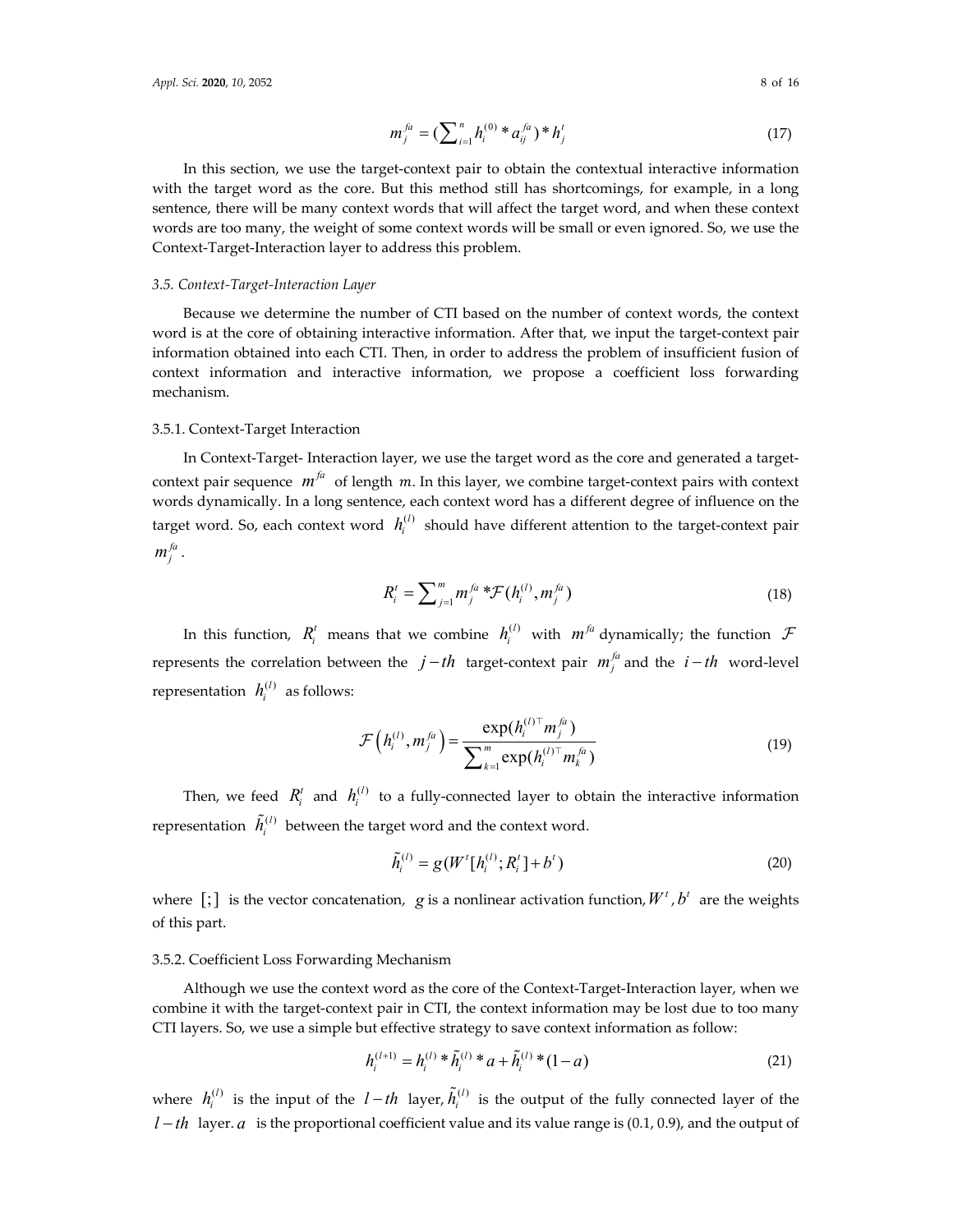each layer will contain contextual representations. Because the context representation is fused with the target-context interaction information in a certain proportion, this strategy is called the "coefficient loss forwarding mechanism".

## *3.6. Select Convolution Layer*

We feed the output of Context-Target-Interaction layer to the convolutional layer to generate the feature map  $c^i$  as follow:

$$
c^{i} = \text{Relu}(w_{conv}^{\top}h_{i:i+s-1}^{(l)} + b^{conv})
$$
\n(22)

where  $h^{(l)}_{i:i+s-1}$  $h_{i:i+s-1}^{(l)}$  is the concatenated vector of  $h_i^{(l)},...,h_{i+s-1}^{(l)}$ ,  $w_{conv}^{\top}$  and  $b^{conv}$  are weights of the convolutional kernel, *s* is the kernel size. Then, we use average pooling to obtain the sentence representation by employing  $n^k$  kernels:

$$
z = \left[\frac{\sum_{i=1}^{n^k} c^i}{n^k}\right]^\top
$$
\n(23)

Finally, we use a fully connected layer to determine the sentimental tendency:

$$
p(y | xt, xc) = \text{Softmax}(Wf z + bf)
$$
 (24)

where  $W^f$  and  $b^f$  are learnable parameters.

## **4**.**Experiment**

#### *4.1. Experimental datasets*

We conducted our experiments on different datasets; these datasets included restaurant reviews (Rest 14) and laptop reviews (Laptop) of SemEval-2014 Task 4 dataset [26], ACL 14 Twitter dataset (Twitter) [27], SemEval-2015 Task 12 dataset (Rest 15) [28], and SemEval-2016 Task 5 dataset (Rest 16); the data in these datasets were classified into positive, neutral, and negative. The details of the datasets are shown in Table 1.

| <b>Dataset</b> | <b>Positive</b> |      | <b>Neutral</b> |      | <b>Negative</b> |      |
|----------------|-----------------|------|----------------|------|-----------------|------|
|                | Train           | Test | Train          | Test | Train           | Test |
| Laptop         | 994             | 341  | 870            | 128  | 464             | 169  |
| Restaurant     | 2164            | 728  | 807            | 196  | 637             | 196  |
| Twitter        | 1561            | 173  | 3127           | 346  | 1560            | 173  |
| Restaurant15   | 912             | 326  | 36             | 34   | 256             | 182  |
| Restaurant16   | 1240            | 469  | 69             | 30   | 439             | 117  |

**Table 1.** The details of the datasets.

## *4.2. Experimental Settings*

The target word vector and the context word vector in our experiment were initialized using the pre-trained BERT [29] word vectors. The dimension of word embedding was 768, the learning rate was 2e-5, all the biases were set to zero, the dropout rate was 0.2, the optimizer was Adam, the number of epochs was 30, and the kernel size s was 1.We used Accuracy and Macro-F1 [30] to judge the performance of a model. The experimental environment is shown in Table 2.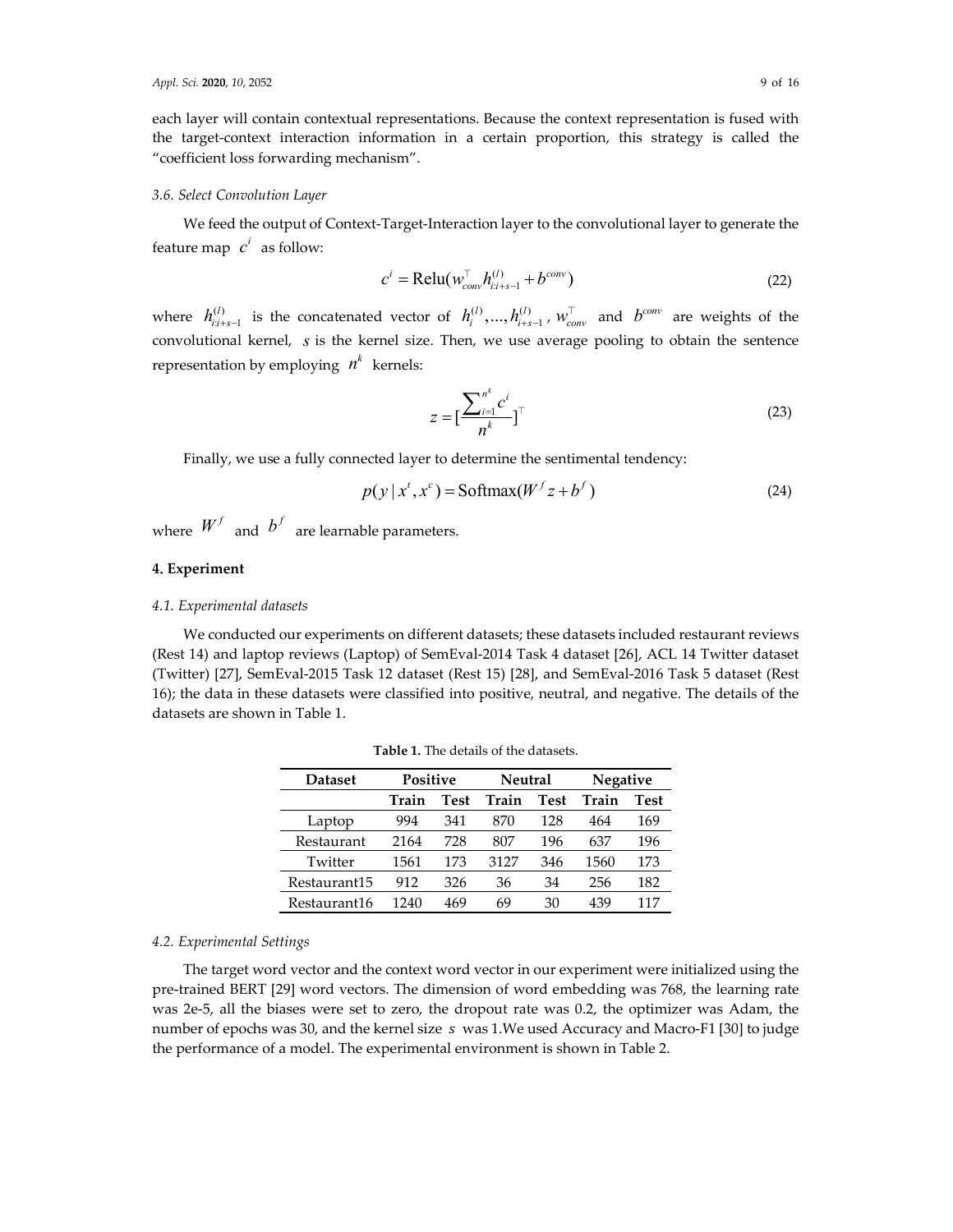|                     | Experimental environment Environmental configuration |
|---------------------|------------------------------------------------------|
| Operating system    | Windows10                                            |
| <b>GPU</b>          | GeForce RTX 2080                                     |
| Programing language | Python 3.6                                           |
| PyTorch             | 1.1.0                                                |
| Word embedding tool | <b>RERT</b>                                          |

**Table 2.** Experimental environment.

## *4.3. Model Comparisons*

To evaluate the performance of our model, we compared it with the following baseline models:

ATAE-LSTM: Traditional LSTM models cannot obtain important semantic information from text, and they have proposed AT-LSTM(Attention-based Bidirectional Long Short-Term Memory) to address this problem. Then, they have proposed ATAE-LSTM to make full use of aspect word information. ATAE-LSTM combines aspect embedding and word embedding on the input layer and also introduces aspect information when calculating the weight.

IAN: IAN interactively learns attention in the context words and target words. It uses the LSTM to obtain the hidden state of context and target embedding. IAN then combines the average output of the hidden layer with the attention mechanism to generate attention weight. The final target attention weight and context attention weight are connected in series as the input of the SoftMax function to obtain the classification result.

PBAN: PBAN considers the influence of context words in different positions on the sentiment polarity of the target word, and the context words closer to the aspect words will make a greater impact on the target words. Then, they use a bidirectional attention mechanism to model target words and sentences.

TNet-LF(Target Specific Transformation Networks-Lossless Forwarding): This model employs a CNN layer to extract features and a bi-directional RNN layer to obtain a hidden state. Between these two layers, it proposes a component to generate target-specific representations of words in the sentence; meanwhile, it proposes a mechanism to retain contextual information selectively [31].

TNet-ATT(Transformation Network with An Attention Mechanism): Traditional attention mechanisms tend to focus too much on high-frequency words, and it has strong sentiment polarity in the data, but it ignores words that are less frequent. This model proposes a progressive selfsupervised attention learning algorithm that can automatically and progressively mine important supervised information in the text, thereby constraining the learning of the attention mechanism during model training.

BERT-PT(Bidirectional Encoder Representation from Transformers Post-Training): This model combines review reading comprehension with ABSC, and it uses the form of QA to serve to address the ABSC problem. The author believes that as a pre-trained language model, just fine-tuning during training is not enough. The author believes that before using BERT, BERT can be adjusted from two aspects—the domain and task. So, they have proposed BERT post-training [32].

CDT(Convolution over a Dependency Tree): This model verifies the possibility of integrating dependency trees with neural networks for representation learning. CDT exploits a Bi-LSTM(Bidirectional-Long Short-Term Memory) to learn representations for features of a sentence. They further enhance the embeddings with a Graph Convolutional Network (GCN), which operates directly on the dependency tree of the sentence [33].

ASGCN(Aspect-specific Graph Convolutional Networks): This model proposes to exploit syntactical dependency structures within a sentence and resolves the long-range multi-word dependency issue for Aspect-Based Sentiment Classification. ASGCN posits that GCN is suitable for Aspect-Based Sentiment Classification and proposes a novel aspect-specific GCN model [34].

We compared MIN with other models on different datasets; the results are shown in Table 3.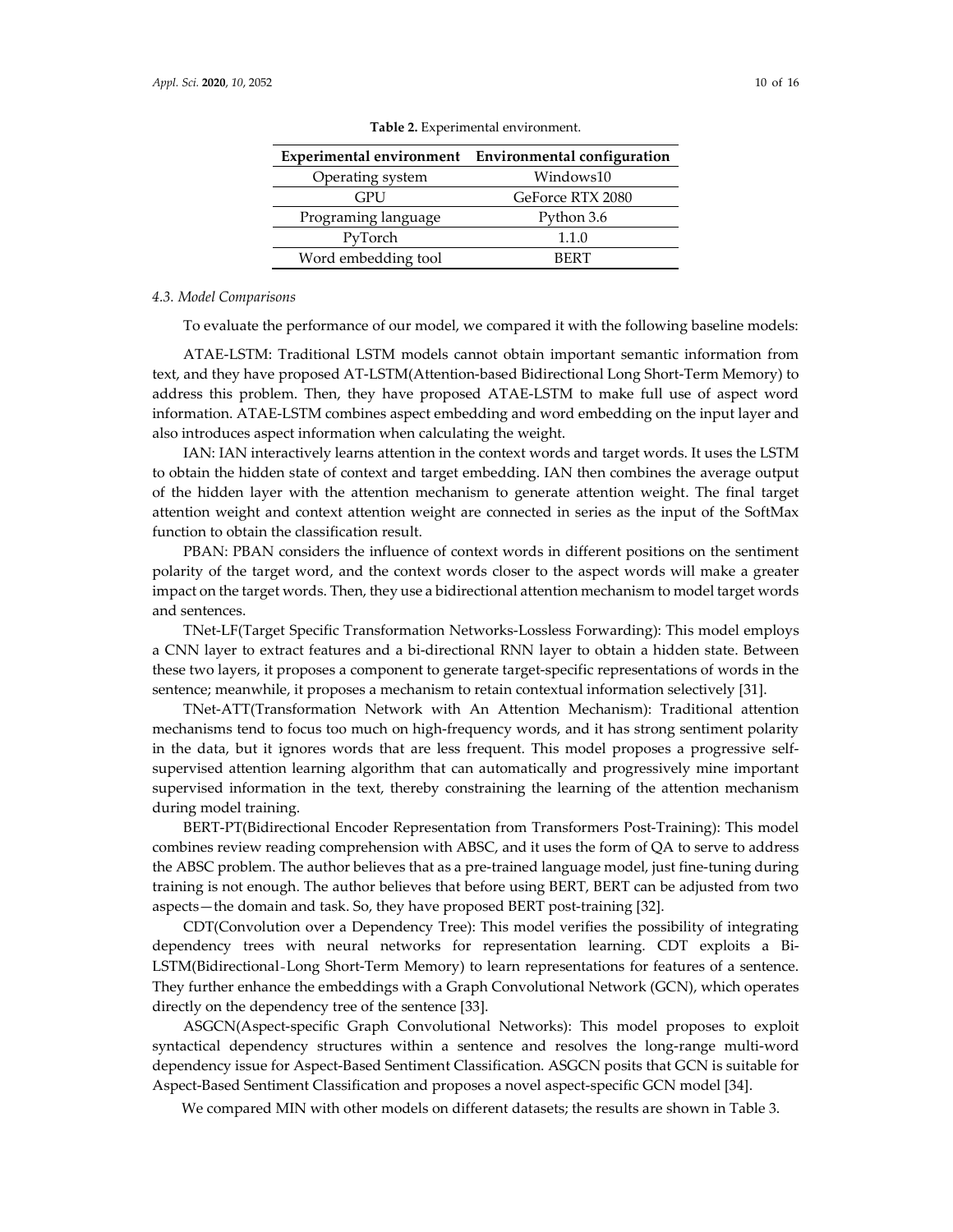| Models               | Rest14           |                              | Laptop |                          | <b>Twitter</b>       |           | Rest <sub>15</sub>       |        | Rest16                   |        |
|----------------------|------------------|------------------------------|--------|--------------------------|----------------------|-----------|--------------------------|--------|--------------------------|--------|
|                      | Acc <sup>1</sup> | F1 <sup>2</sup>              | Acc    | F1                       | Acc                  | F1        | Acc                      | F1     | Acc                      | F1     |
| ATAE-<br><b>LSTM</b> | 0.7720           | $\qquad \qquad \blacksquare$ | 0.6870 | $\overline{\phantom{a}}$ |                      |           |                          |        |                          |        |
| <b>IAN</b>           | 0.7860           | $\overline{\phantom{a}}$     | 0.7210 | $\overline{\phantom{a}}$ | 0.7250               | 0.7081    | 0.7854                   | 0.5265 | 0.8474                   | 0.5521 |
| <b>PBAN</b>          | 0.8116           |                              | 0.7412 |                          |                      | -         | ۰                        |        | $\overline{\phantom{0}}$ |        |
| <b>TNet-LF</b>       | 0.8079           | 0.7084                       | 0.7601 | 0.7147                   | 0.7468               | 0.7336    | 0.7847                   | 0.5947 | 0.8907                   | 0.7043 |
| <b>TNet-ATT</b>      | 0.8339           | 0.7566                       | 0.7536 | 0.7202                   | 0.7861               | 0.7772    | $\overline{\phantom{a}}$ |        | -                        |        |
| <b>BERT-PT</b>       | 0.8495           | 0.7696                       | 0.7807 | 0.7508                   | -                    | -         | ۰                        |        | -                        |        |
| <b>CDT</b>           | 0.8230           | 0.7402                       | 0.7719 | 0.7299                   | 0.7466               | 0.7366    |                          |        |                          |        |
| <b>ASGCN</b>         | 0.8086           | 0.7219                       | 0.7262 | 0.6672                   | 0.7105               | 0.6945    | 0.7834                   | 0.6078 | 0.8833                   | 0.6748 |
| <b>MIN</b>           | 0.8268           | 0.7405                       | 0.7978 | 0.7549                   | 0.7384               | 0.7237    | 0.8284                   | 0.6926 | 0.8912                   | 0.6867 |
|                      |                  |                              |        | $\sim$ $\sim$            | $\sim$ $\sim$ $\sim$ | <b>TA</b> |                          |        |                          |        |

**Table 3.** The experimental results.

<sup>1</sup> Accuracy; <sup>2</sup> Macro-F1.

As shown in Table 3, the ATAE-LSTM model performed the worst among all the above models; one of the important reasons was that it relied on the LSTM to obtain the hidden state. Although ATAE-LSTM used the attention mechanism, it still could not comprehensively context analytical modeling. Our model also used a lighter GRU than LSTM, and MIN did not depend entirely on GRU.

IAN performed better than ATAE-LSTM. IAN interactively learned attention in the context words and target words. But its target word and context word interactions were still coarse-grained, which might cause loss of interactive information. So, our model used a more fine-grained way to obtain interactive information. PBAN had better results than the model above because they noticed that the context word in different positions would have different effects on the target word, and our model took this into account.

ASGCN proposed a novel aspect-specific GCN model, and it was the first to use the GCN for emotion classification. CDT performed better than ASGCN; CDT exploited a Bi-LSTM to learn representations for features of a sentence and further enhanced the embeddings with a GCN, which operated directly on the dependency tree of the sentence. It propagated both contextual and dependency information from opinion words to aspect words, offering discriminative properties for supervision.

TNet-ATT proposed a progressive self-supervised attention mechanism algorithm based on TNet-LF. In these models, TNet-ATT performed best on the Twitter dataset, probably because many sentences in the TWITTER dataset were not standardized, and TNet-ATT could design different supervision signals for different situations.

BERT-PT performed best in the restaurant reviews dataset, probably because they proposed BERT post-training based on pre-training BERT, and BERT post-training could better adjust BERT from both the domain and the task. Besides, the model connected questions and comments as input, predicted the probability of each word in the comment at the beginning and end of the answer, and then calculated the loss with the position of the real answer.

#### *4.4. Analysis of model*

#### 4.4.1. Analysis of CTI

The essence of CTI was the information interactive fusion component. The information we obtained from the previous layer and the information from this layer need to be weighted in the interactive fusion process. This was the origin of the coefficient  $a$ . We conducted related experiments on the laptop reviews dataset to find the optimal coefficient *a* . We only changed the coefficient *a* and kept the other parameters unchanged to conduct the experiment. We recorded changes in Acc and Macro-F1 in Figure 4.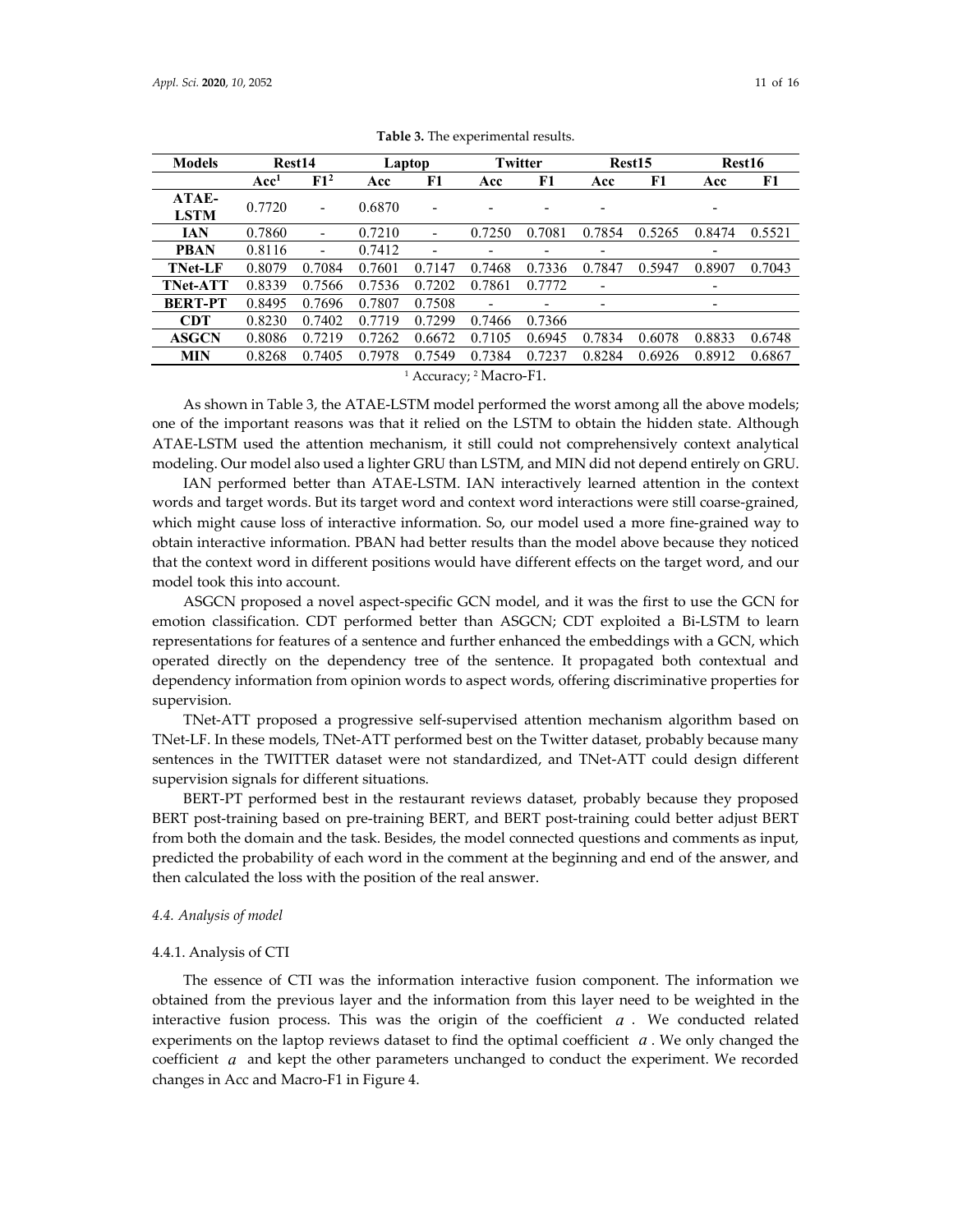



**Figure 4.** The effect of different coefficients.

From Figure 4, we could observe that Acc and Macro-F1 showed a downward trend with increasing coefficients, and the most suitable coefficient was 0.1. Since MIN involved multiple CTI layers, we needed to study the effect of the number of layers and further prove the necessity of the coefficient. We conducted comparative experiments and recorded the result in Figure 5 and Figure 6.



**Figure 5.** Comparison of CTI-Acc and CTI-no coefficient-Acc.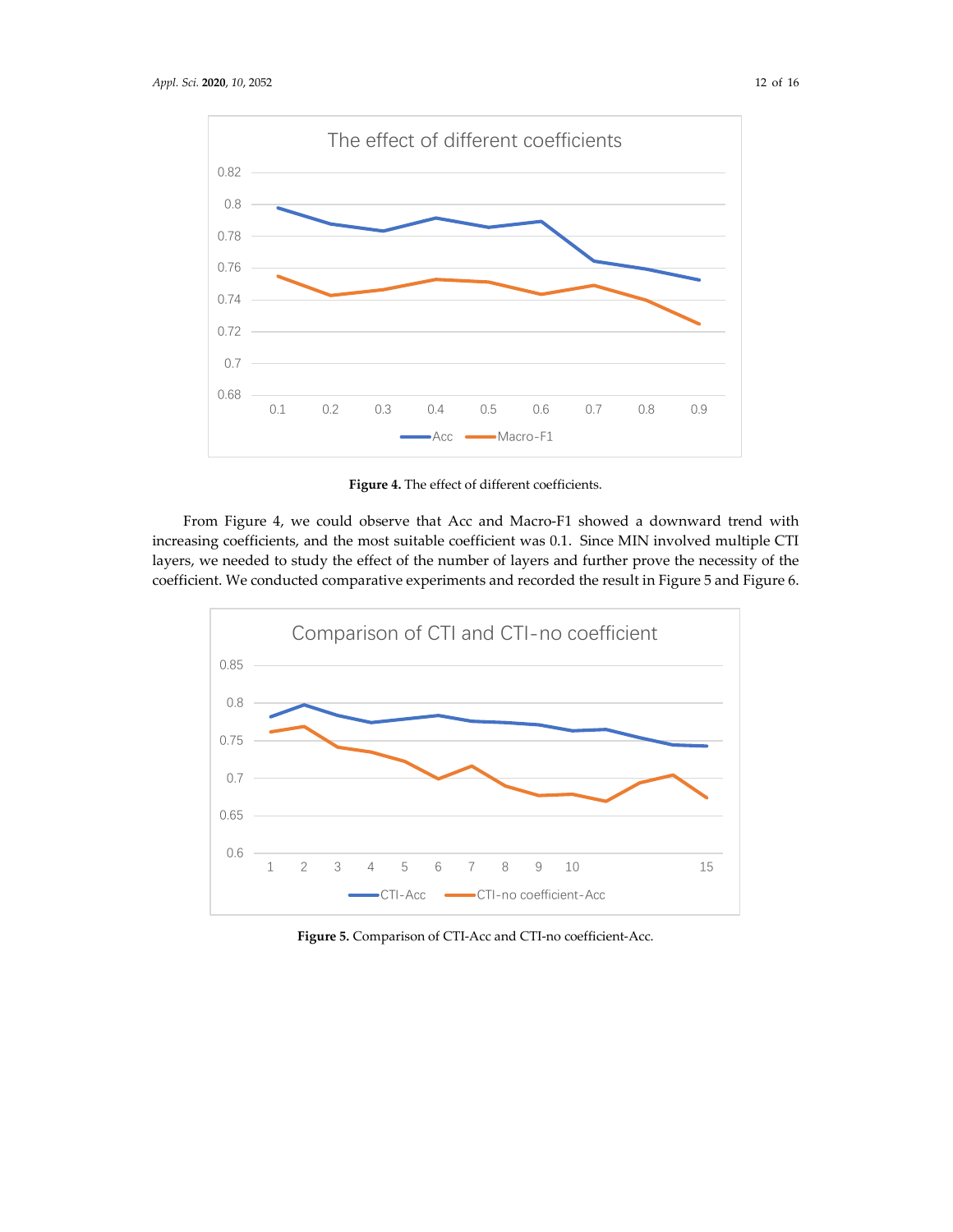

**Figure 6.** Comparison of CTI-F1 and CTI-no coefficient-F1.

Figure 5 and Figure 6 show the experimental result. In CTI, when the number of layers L < 2, the Acc and F1 were increasing. When L  $>$  2, the accuracy and F1 showed a downward trend and obtained the best results when the number of layers was equal to 2. It was probably because as the number of layers increased, the model might focus more on context information and ignore a large part of the target-context interactive information. Experimental results showed that the overall performance of the CTI-no coefficient was significantly worse than CTI in our model. This difference was mainly focused on the choice of the coefficient. This further validated the importance of the proper selection of coefficients for CTI.

## 4.4.2. Case Study

In order to obtain a deeper understanding of MIN, we visualized the focus of the target words and context words in Figure 7; the deeper the color, the higher the attention.



**Figure 7.** The visualized attention weights for the sentence and aspect term by MIN.

As shown in Figure 7, the sentence "Its food is fresh, but the service is poor" contains two aspects "food" and "service", but the weight of the context word is different for each aspect word. It could be clearly observed that MIN placed great emphasis on the words that needed attention as we expected. For example, in terms of the aspect "food", "fresh" received the highest attention, "poor" got a lower level of attention. It effectively avoided the influence of other sentiment words on itself and paid attention to the sentiment words related to itself. This was the result of our model MIN using multiple attention mechanism and dynamic combined context information.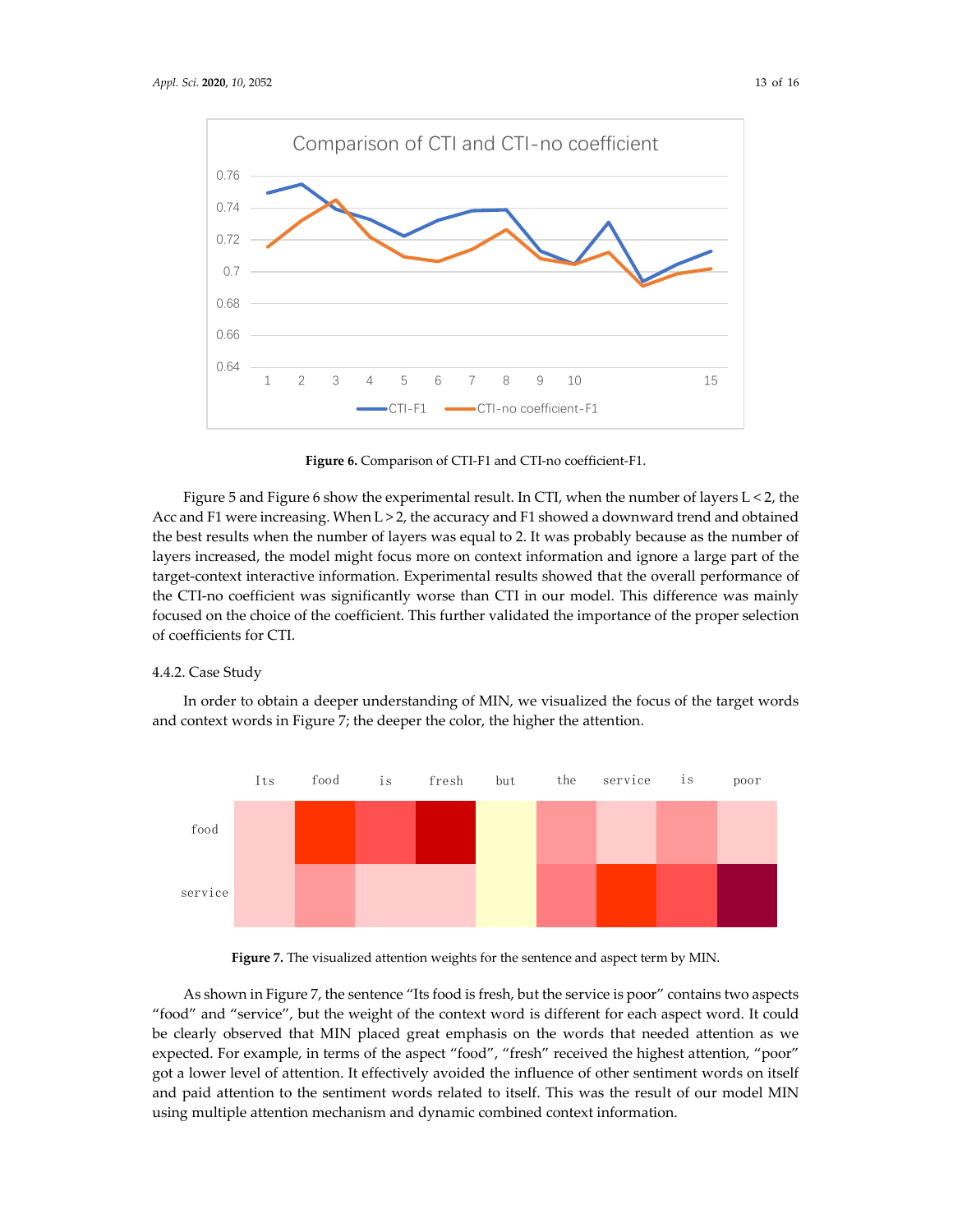## **5. Conclusions and Future Work**

In this paper, we proposed a model MIN based on current approaches for ABSC. Through indepth analysis, we first pointed out the shortcomings of current approaches: difficult to parallelize and insufficiently obtain and fuse the interactive information. In order to address the first problem, we used Multi-Head Attention and location information to obtain contextual hidden information. In order to address the problem to insufficiently obtain and fuse the interactive information, we used BI-GRU to obtain target information, and then we used target-context pair and CTI for obtaining effective information and its fusion. The target-context pair took the target word as the core, and CTI took the context words as the core. Target-context pair and CTI were more fine-grained methods than current approaches. In the end, substantial experiments conducted on different datasets demonstrated that our approach was effective and robust compared with several baselines.

Although it was validated that our proposal showed great potentials for ABSC, there were still shortcomings in our method; for example, we ignored syntactic dependencies within sentences when obtaining interactive information. We thought syntactic dependencies within sentences could help us to improve experimental results for ABSC. In fact, this is a challenging research direction, and we believe it will play an important role in the field of sentiment analysis.

**Author Contributions**: Writing—original draft, D.Z.; Writing—review and editing, Z.Z.; Data curation, Q.L.; Methodology, D.Z.; Software, Q.G.; Funding acquisition, D.Z.; Project administration, D.Z.; Investigation, H.P.; Validation, W.W. All authors have read and agreed to the published version of the manuscript.

**Funding**: This work was supported by the National Social Science Foundation (19BYY076); Science Foundation of Ministry of Education of China (14YJC860042); Shandong Provincial Social Science Planning Project (19BJCJ51, 18CXWJ01, 18BJYJ04).

**Conflicts of Interest:** The authors declare no conflict of interest.

#### **References**

- 1. Maria Pontiki, D.G.; John Pavlopoulos, H.P.; Ion Androutsopoulos, S.M. Semeval-2014 task 4: SemEval-2014 Task 4: Aspect Based Sentiment Analysis. In Proceedings of the 8th International Workshop on Semantic Evaluation (SemEval 2014), Dublin, Ireland, 23–24 August 2014; pp. 27–35.
- 2. Pontiki, M.; Galanis, D.; Papageorgiou, H.; Androutsopoulos, I.; Manandhar, S.; Mohammad, A.S.; Al-Ayyoub, M.; Zhao, Y.; Qin, B.; De Clercq, O.; et al. Semeval-2016 task 5: Aspect based sentiment analysis. In Proceedings of the 10th International Workshop on Semantic Evaluation (SemEval-2016), San Diego, CA, USA, 16–17 June 2016; pp. 19–30.
- 3. Vinodhini, G.C.; handrasekaran, R.M. Sentiment analysis and opinion mining: A survey. *Int. J*. **2012**, *2*, 282– 292.
- 4. Liu, P.; Qiu, X.; Huang, X. Recurrent neural network for text classification with multi-task learning. In Proceedings of the Twenty-Fifth International Joint Conference on Artificial Intelligence, New York, NY, USA 9–15 July 2016; pp. 2873–2879.
- 5. Mikolov, T.; Karafiát, M.; Burget, L.Š.; Černocký, J.; Khudanpur, S. Recurrent neural network based language model. In Proceedings of the Eleventh Annual Conference of the International Speech Communication Association, Makuhari, Chiba, Japan, 26–30 September 2010; pp. 1045–1048.
- 6. Bahdanau, D.; Cho, K.; Bengio, Y. Neural Machine Translation by Jointly Learning to Align and Translate. *arXiv* **2014**, arXiv:1409.0473.
- 7. Firat, O.; Cho, K.; Bengio, Y. Multi-way, multilingual neural machine translation with a shared attention mechanism. In Proceedings of the 2016 Conference of the North American Chapter of the Association for Computational Linguistics: Human Language Technologies, San Diego, CA, USA, 12–17 June 2016; pp. 866–875.
- 8. Devlin, J.; Chang, M.W.; Lee, K.; Toutanova, K. Bert: Pretraining of deep bidirectional transformers for language understanding. In Proceedings of the 2019 Conference of the North American Chapter of the Association for Computational Linguistics: Human Language Technologies, Minneapolis, Minnesota, 2–7 June2019; Volume 1, pp. 4171–4186.
- 9. Read, J. Using emoticons to reduce dependency in machine learning techniques for sentiment classification. In Proceedings of the ACL Student Research Workshop, Ann Arbor, MI, USA, 27 June 2005; pp. 43–48.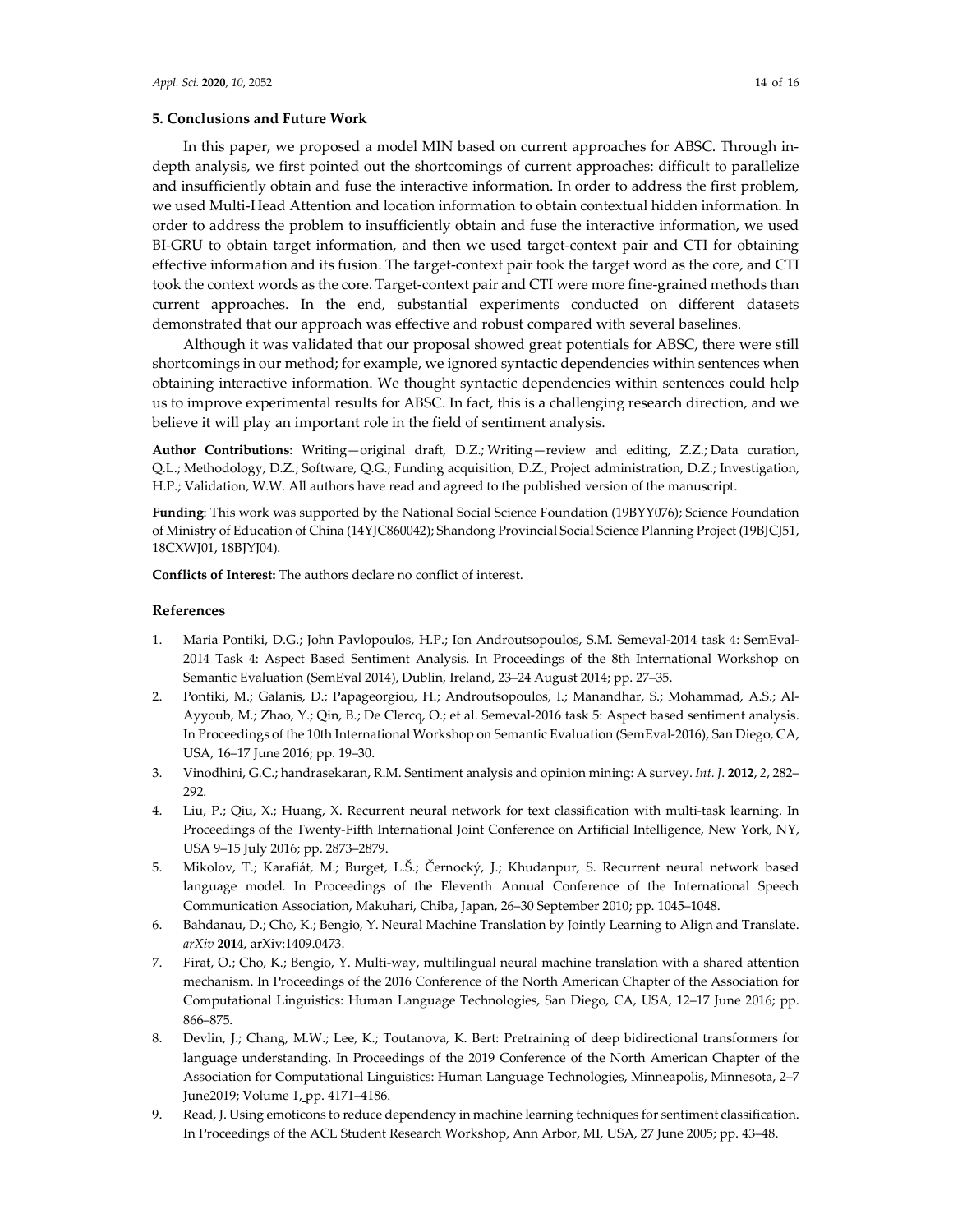- 10. Duwairi, R.M.; Qarqaz, I. Arabic sentiment analysis using supervised classification. In Proceedings of the 2014 International Conference on Future Internet of Things and Cloud, Barcelona, Spain, 27–29 August 2014; pp. 579–583.
- 11. Narayanan, V.; Arora, I.; Bhatia, A. Fast and accurate sentiment classification using an enhanced Naive Bayes model. In Proceedings of the Intelligent Data Engineering and Automated Learning—IDEAL 2013, Hefei, China, 20–23 October 2013, pp. 194–201.
- 12. Rathore, S.; Park, J.H. Semi-supervised learning based distributed attack detection framework for IoT. *Appl. Soft Comput.* **2018**, *72*, 79–89.
- 13. Rathore S, Sharma P K, Loia V, et al. Social network security: Issues, challenges, threats, and solutions. *Inf. Sci.* **2017**, *421*, 43–69.
- 14. Tang, D.; Qin, B.; Feng, X.; Liu, T. Effective LSTMs for Target-Dependent Sentiment Classification. In Proceedings of the COLING 2016, the 26th International Conference on Computational Linguistics: Technical Papers, Osaka, Japan, 11–17 December 2016; pp. 3298–3307.
- 15. Zheng, J.; Cai, F.; Shao, T.; Chen, H. Self-interaction attention mechanism-based text representation for document classification. *Appl. Sci.* **2018**, *8*, 613.
- 16. Wang, Y.; Huang, M.; Zhao, L. Attention-based LSTM for aspect-level sentiment classification. In Proceedings of the 2016 Conference on Empirical Methods in Natural Language Processing, Austin, TX, USA, 1–5 November 2016; pp. 606–615.
- 17. Tang, D.; Qin, B.; Liu, T. Aspect Level Sentiment Classification with Deep Memory Network. In Proceedings of the 2016 Conference on Empirical Methods in Natural Language Processing, Austin, TX, USA, 1–5 November 2016; pp. 214–224.
- 18. Ma, D.; Li, S.; Zhang, X.; Wang, H. Interactive attention networks for aspect-level sentiment classification. In Proceedings of the 26th International Joint Conference on Artificial Intelligence, Melbourne, Australia, 19–25 August 2017; pp. 4068–4074.
- 19. Gu, S.; Zhang, L.; Hou, Y.; Song, Y. A position-aware bidirectional attention network for aspect-level sentiment analysis. In Proceedings of the 27th International Conference on Computational Linguistics, Santa Fe, NM, USA, 20–26 August, 2018; pp. 774–784.
- 20. Tang, J.; Lu, Z.; Su, J.; Ge, Y.; Song, L.; Sun, L.; Luo, J. Progressive Self-Supervised Attention Learning for Aspect-Level Sentiment Analysis. In Proceedings of the 57th Annual Meeting of the Association for Computational Linguistics(ACL 2019), Florence, Italy, 28 July–2 August 2019; pp. 557–566.
- 21. Chung, J.; Gulcehre, C.; Cho, K.H.; Bengio, Y. Empirical Evaluation of Gated Recurrent Neural Networks on Sequence Modeling. *arXiv* **2014**, arXiv: 1412.3555.
- 22. Kim, H.; Jeong, Y.S. Sentiment Classification Using Convolutional Neural Networks. *Appl. Sci.* **2019**, *9*, 2347.
- 23. Lee, J.; Park, J.; Kim, K.; Nam, J. Samplecnn: End-to-end deep convolutional neural networks using very small filters for music classification. *Appl. Sci.* **2018**, *8*, 150.
- 24. Zhang, S.; Zhang, X.; Wang, H.; Cheng, J.; Li, P.; Ding, Z. Chinese medical question answer matching using end-to-end character-level multi-scale CNNs. *Appl. Sci.* **2017**, *7*, 767.
- 25. Parikh, A.P.; Täckström, O.; Das, D. Uszkoreit. A decomposable attention model for natural language inference. In Proceedings of the 2016 Conference on Empirical Methods in Natural Language Processing (EMNLP 2016), Austin, TX, USA, 1–4 November 2016; pp. 2249–2255.
- 26. Wagner, J.; Arora, P.; Cortes, S.; Barman, U.; Bogdanova, D.; Foster, J.; Tounsi, L. Dcu: Aspect-based polarity classification for semeval task 4. In Proceedings of the 8th International Workshop on Semantic Evaluation (SemEval 2014), Dublin, Ireland, 23–24 August 2014; pp. 223–229.
- 27. Nakov, P.; Rosenthal, S.; Kiritchenko, S.; Mohammad, S.M.; Kozareva, Z.; Ritter, A.; Stoyanov, V.; Zhu, X. Developing a successful SemEval task in sentiment analysis of Twitter and other social media texts. *Lang. Resour. Eval*. **2016**, *50*, 35–65.
- 28. Pontiki, M.; Galanis, D.; Papageorgiou, H.; Manandhar, S.; Androutsopoulos, I. 2015.Semeval-2015 task 12: Aspect based sentiment analysis. In Proceedings of the 9th International Workshop on Semantic Evaluation (SemEval 2015), Denver, CO, USA, 4–5 June 2015; pp. 486–495.
- 29. Wang, Q.; Liu, P.; Zhu, Z.; Yin, H.; Zhang, Q.; Zhang, L. A Text Abstraction Summary Model Based on BERT Word Embedding and Reinforcement Learning. *Appl. Sci.* **2019**, *9*, 4701.
- 30. Lipton, Z.C.; Elkan, C.; Naryanaswamy, B. Optimal thresholding of classifiers to maximize F1 measure. In Proceedings of the Joint European Conference on Machine Learning and Knowledge Discovery in